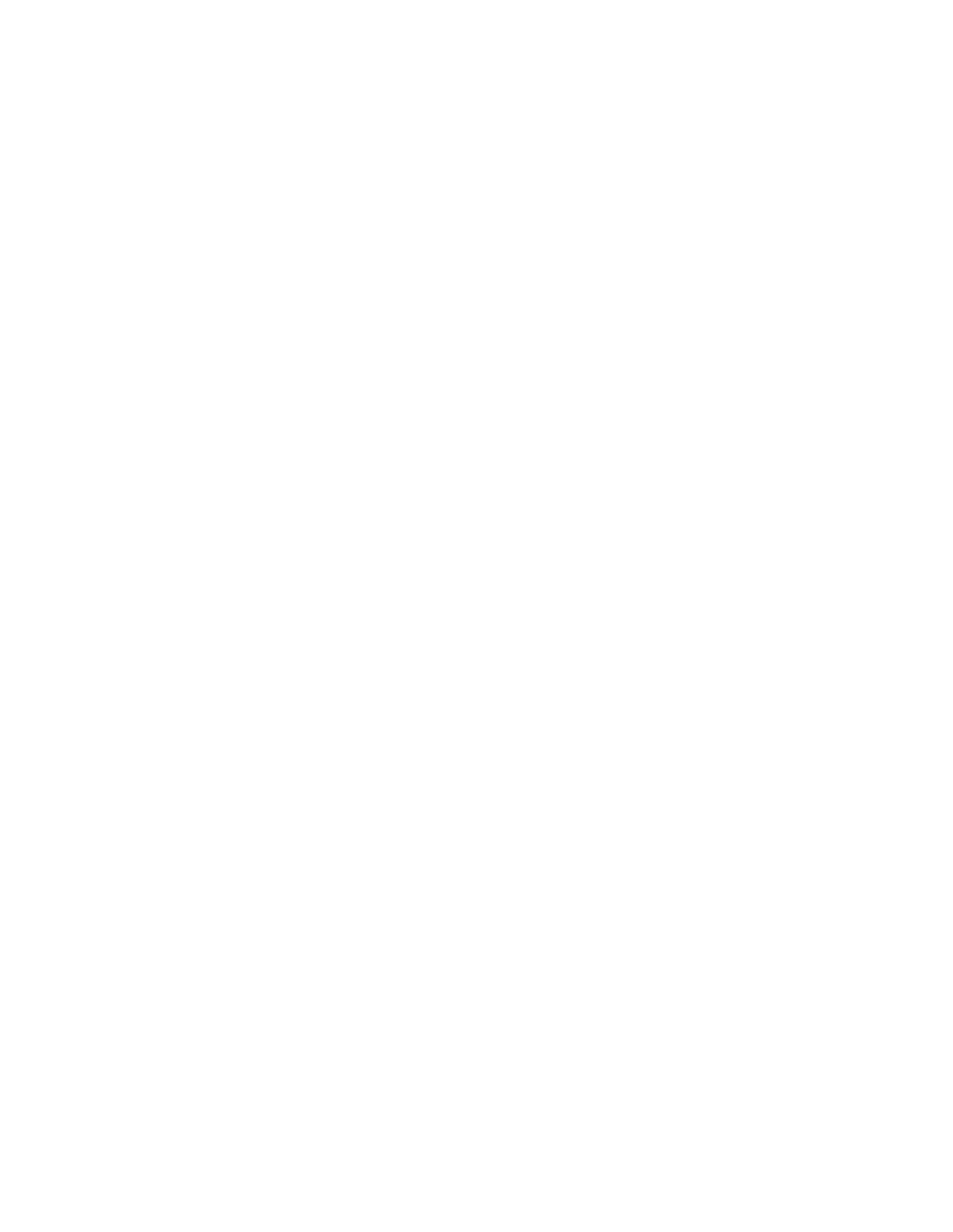#### **Quick Win**

Consultant will engage instructional staff in **Using Personalized Learning for Students,** and provide academic coaches, department chairs, and science teachers with in-depth coaching and support to assist them in effectively navigating and utilizing a proven online secondary science platform to garner increased student achievement.



#### **Long-Term Win**

Consultant will assist and provide identified science instructional personnel with acquiring and effectively implementing an online secondary science platform that will support students in being proficient and distinguished on the Georgia Milestones Assessment in Biology. It will also prepare students to build a solid foundation in Physical Science. The platform contains the necessary scaffolding to ensure students and teachers access the material in manageable chunks. Using a teacher engagement approach, the consultant will train science staff on how to access and implement the online platform in their classrooms to achieve and/or exceed student achievement goals. School and district-leaders will also be able to gauge the effectiveness of science instruction by utilizing a proven, innovative, and data-driven platform. Consultant will demonstrate specific, targeted, intentional, and evidence-based strategies to build teacher and departmental capacity to ensure curriculum, instructional, and assessment practices are in consistent, optimal alignment with the 5E model. These supports will garner an improvement in the overall CCRPI for the schools/districts.

#### **Overview of Proposed Services**

Consultant will analyze data from CCRPI, benchmarks and common assessments to assist with designing job-embedded professional learning on how to get students to master specific learning topics based upon the Georgia Standards of Excellence and Achievement Level Descriptors. Services will include collaborating with school personnel to implement the effective use of the online courses platform. As a part of this process, all Georgia Standards of Excellence and Achievement Level Descriptors will be deconstructed, and aligned with student needs and monitored for effectiveness. The implementation and collection of data from the online courses platform will be monitored and used as feedback to differentiate instruction and improve student performance on learning targets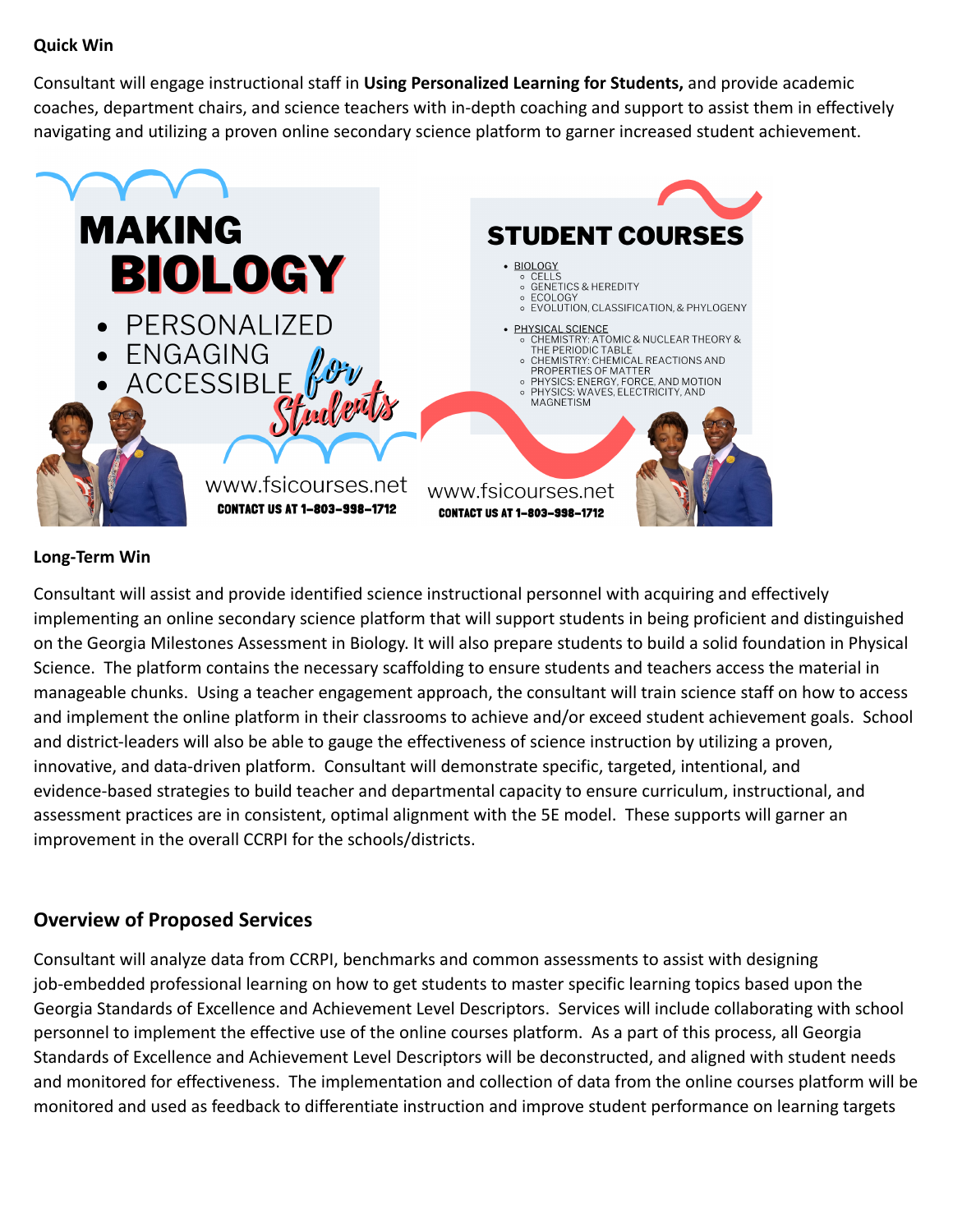and content topics. Specially Designed Instruction (SDI), collaborative planning, Universal Design for Learning (UDL), and scheduling will be the focus of the work.

### **Proposed Timeline & Availability – Will be able to start immediately after school, on weekends, and summer.**

<span id="page-3-0"></span>

| Course                                                                                                   | <b>Time</b><br><b>Commitment</b> | <b>Price</b> |
|----------------------------------------------------------------------------------------------------------|----------------------------------|--------------|
| Personalized Instructional Task from a Student Perspective                                               | 1 hour                           | \$500        |
| Personalized Instructional Task from a Teacher Perspective                                               | 1 hour                           | \$500        |
| Use of Data to Inform Tomorrow's Instruction (Science<br>Curriculum and Assessments within the Platform) | 1 hour                           | \$500        |
| How to Use the Platform and Receive Ongoing Support<br>through Weekly Office Hours                       | 1 hour                           | \$500        |

# **Personalized Learning for Teachers**

### **Personalized Learning for Students**

| <b>Course: Biology</b>                                    | <b>Start Date</b> | <b>End Date</b> | <b>Price</b> |
|-----------------------------------------------------------|-------------------|-----------------|--------------|
| <b>Biology Course 1: Cells</b>                            |                   |                 | \$300        |
| <b>Unit Contents</b>                                      |                   |                 |              |
| 1.1 The Chemistry of Life                                 |                   |                 |              |
| 1.2 Cell Structure and Function                           |                   |                 |              |
| 1.3 Homeostasis & Cells                                   |                   |                 |              |
| 1.4 Photosynthesis                                        |                   |                 |              |
| 1.5 Cellular Respiration & Fermentation                   |                   |                 |              |
| 1.6 Cell Growth and Division                              |                   |                 |              |
| <b>Biology Course 2: Cellular Genetics &amp; Heredity</b> |                   |                 | \$300        |
| <b>Unit Contents</b>                                      |                   |                 |              |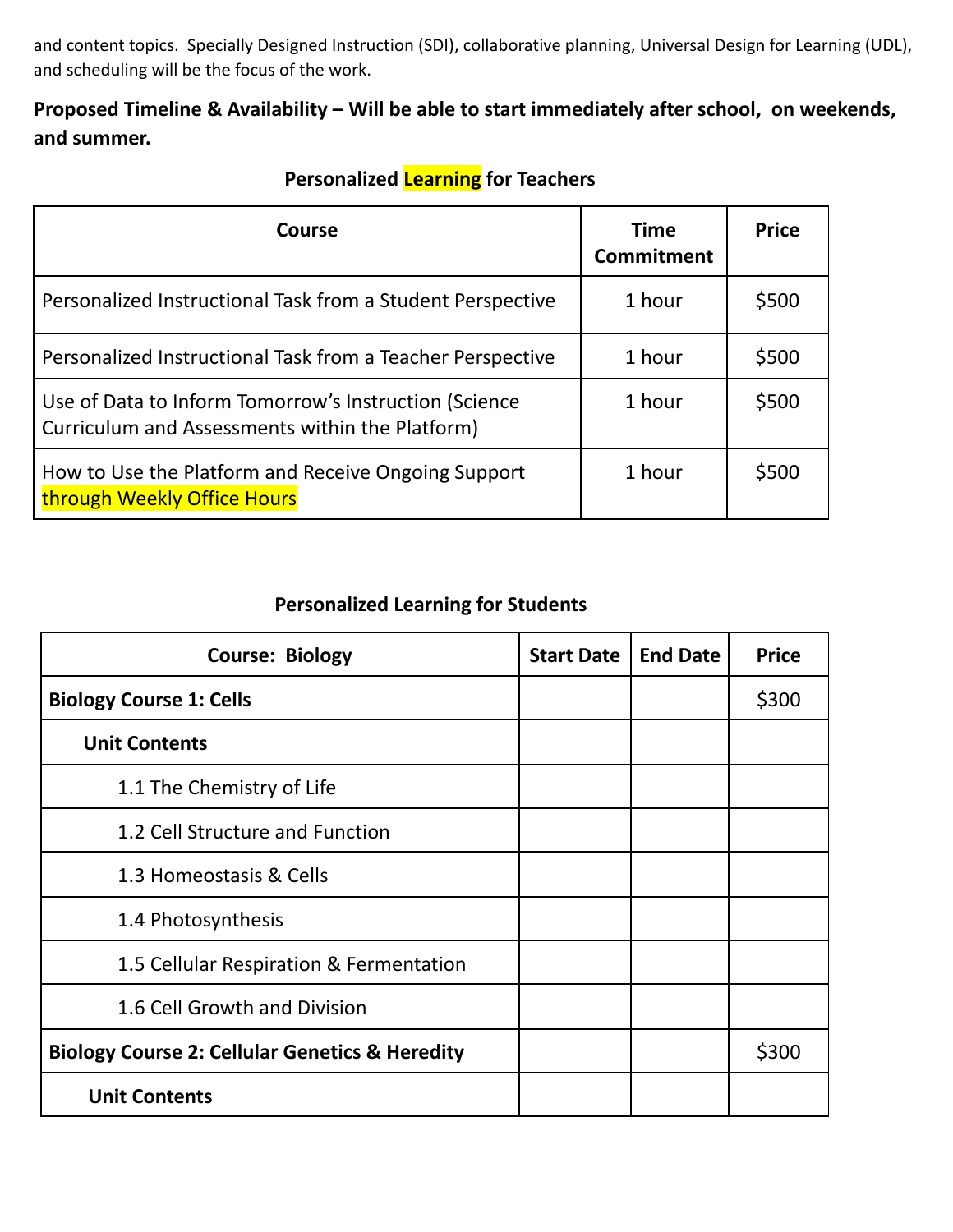| 2.1 Protein Synthesis                                   |  |        |
|---------------------------------------------------------|--|--------|
| 2.2 Genetic Mutation                                    |  |        |
| 2.3 Mendel's Laws                                       |  |        |
| 2.4 Other Patterns of Inheritance                       |  |        |
| 2.5 Sexual vs. asexual reproduction                     |  |        |
| <b>Biology Course 3: Ecology</b>                        |  | \$300  |
| <b>Unit Contents</b>                                    |  |        |
| 3.1 The Biosphere                                       |  |        |
| 3.2 Ecosystems & Communities                            |  |        |
| 3.3 Populations                                         |  |        |
| 3.4 Humans in the Biosphere                             |  |        |
| <b>Biology Course 4: Evolution</b>                      |  | \$300  |
| <b>Unit Contents</b>                                    |  |        |
| 4.1 Earth's Biology/History                             |  |        |
| 4.2 Biodiversity through Speciation                     |  |        |
| 4.3 Evidence of Evolution                               |  |        |
| 4.4 Undirected Genetic Changes/Effect on<br>Populations |  |        |
| 4.5 Classification & Phylogeny                          |  |        |
|                                                         |  |        |
| <b>Total Cost for Biology Course</b>                    |  | \$1200 |

### **Physical Science Course Content Description:**

The course developed in this online platform include the necessary scaffolding and supports to ensure students master both the course-specific and mathematical concepts that will garner success in Chemistry and across disciplines.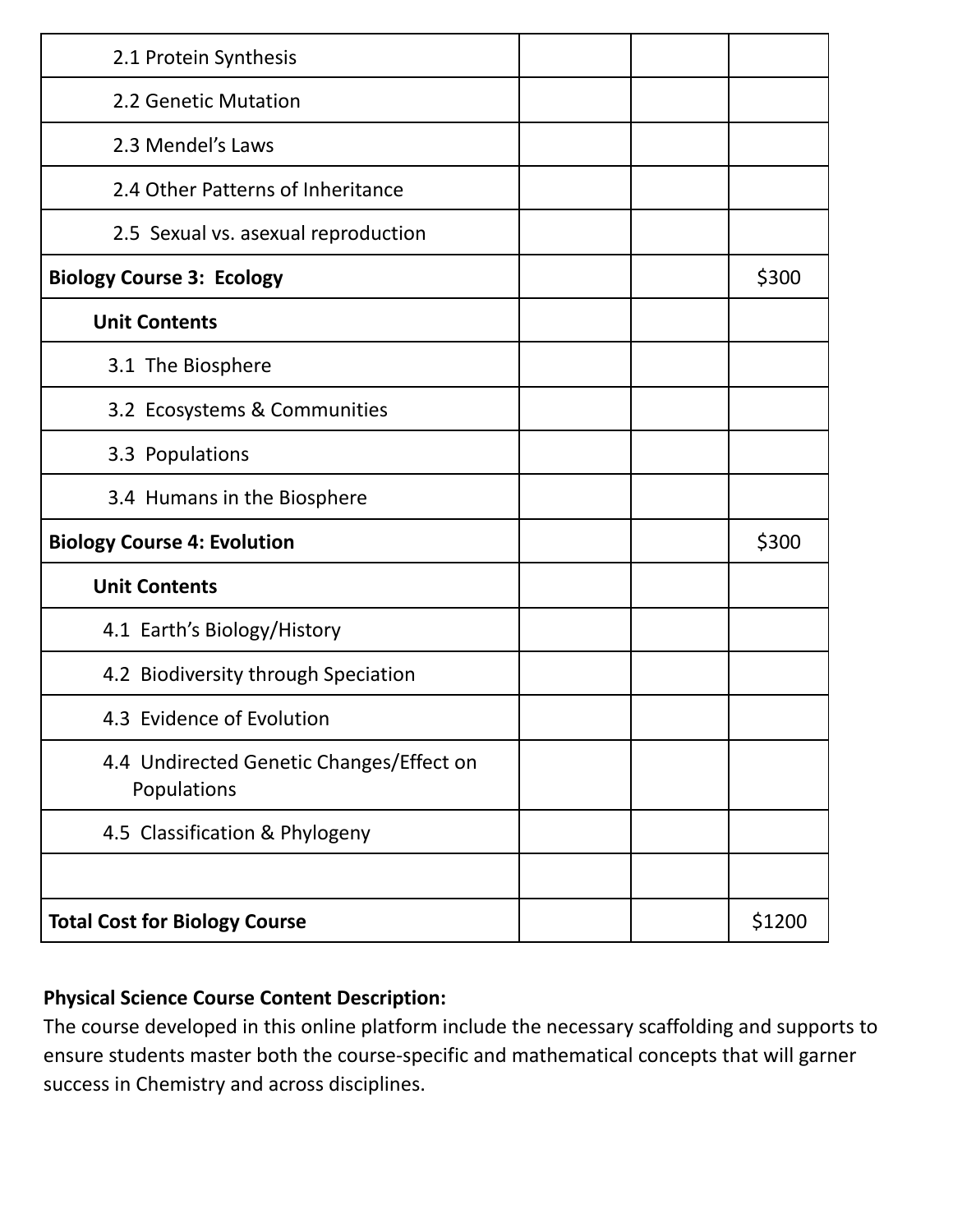| <b>Course: Physical Science</b>                                                                      | <b>Start Date</b> | <b>End Date</b> | <b>Price</b> |
|------------------------------------------------------------------------------------------------------|-------------------|-----------------|--------------|
| Physical Science Course 1: Chemistry: Atomic &<br><b>Nuclear Theory &amp; The Periodic Table</b>     |                   |                 | \$300        |
| <b>Unit Contents</b>                                                                                 |                   |                 |              |
| 1.1 Periodic Table                                                                                   |                   |                 |              |
| 1.2 Atoms                                                                                            |                   |                 |              |
| 1.3 Nuclear Energy                                                                                   |                   |                 |              |
| <b>Physical Science Course 2: Chemistry: Chemical</b><br><b>Reactions &amp; Properties of Matter</b> |                   |                 | \$300        |
| <b>Unit Contents</b>                                                                                 |                   |                 |              |
| 2.1 Chemical Bonds                                                                                   |                   |                 |              |
| 2.2 The Law of Conservation of Matter                                                                |                   |                 |              |
| 2.3 Phases & Properties of Matter                                                                    |                   |                 |              |
| 2.4 Properties of Solutions                                                                          |                   |                 |              |
| Physical Science Course 3: Physics: Energy, Force,<br>and Motion                                     |                   |                 | \$300        |
| <b>Unit Contents</b>                                                                                 |                   |                 |              |
| 3.1 Energy                                                                                           |                   |                 |              |
| 3.2 Force                                                                                            |                   |                 |              |
| 3.3 Motion                                                                                           |                   |                 |              |
| <b>Physical Science Course 4: Physics, Waves,</b><br><b>Electricity, and Magnetism</b>               |                   |                 | \$300        |
| <b>Unit Contents</b>                                                                                 |                   |                 |              |
| 4.1 Properties of Waves                                                                              |                   |                 |              |
| 4.2 Electricity and Magnetism                                                                        |                   |                 |              |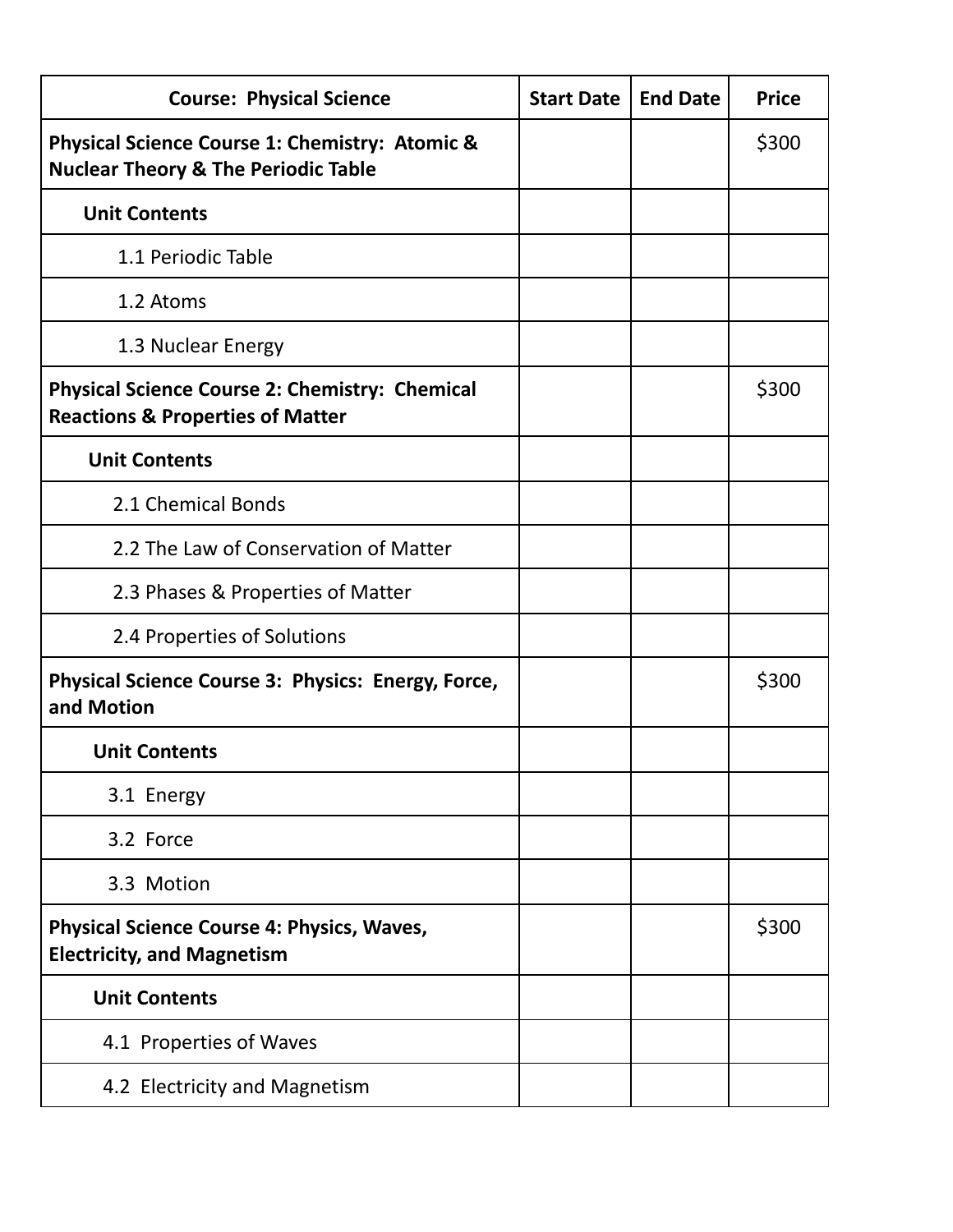| Total Cost for Physical Science Course |  | \$1200 |
|----------------------------------------|--|--------|

# **Personalized Professional Learning for Leaders and Teachers**

| <b>Days</b> | <b>Actions</b>                                                                                                                                                                                                                                                                                                                                                                                                                                                                                                                                                                                                                                                                                                                                                   |
|-------------|------------------------------------------------------------------------------------------------------------------------------------------------------------------------------------------------------------------------------------------------------------------------------------------------------------------------------------------------------------------------------------------------------------------------------------------------------------------------------------------------------------------------------------------------------------------------------------------------------------------------------------------------------------------------------------------------------------------------------------------------------------------|
| Session 1   | Conduct observations, a data dig and teacher interviews to inform student baseline progress and identify<br>student challenges on specific content topics.                                                                                                                                                                                                                                                                                                                                                                                                                                                                                                                                                                                                       |
| Session 2   | Provide professional learning on a collaborative planning process to include:<br>Developing a curriculum designed to best facilitate the unique needs of students at specified<br>$\circ$<br>school for 1 <sup>st</sup> 9 weeks of milestone content area of Biology<br>Aligning tasks and activities to meet the proper rigor levels according to the achievement<br>$\circ$<br>level descriptors<br>Differentiation of instruction strategies for topics covered<br>$\circ$<br>Develop and create assessments that assess students at the proper rigor level according to<br>$\circ$<br>the Georgia Standards of Excellence and Achievement Level Descriptors                                                                                                  |
| Session 3   | Assess, provide feedback and refine the collaborative planning process.<br>$\bullet$<br>Developing a curriculum designed to best facilitate the unique needs of students at specified<br>$\circ$<br>school for 1 <sup>st</sup> 9 weeks of milestone content area of Physical Science<br>Aligning tasks and activities to meet the proper rigor levels according to the achievement<br>$\circ$<br>level descriptors<br>Differentiation of instruction strategies for topics covered<br>$\circ$<br>Develop and create assessments that assess students at the proper rigor level according to<br>$\circ$<br>the Georgia Standards of Excellence and Achievement Level Descriptors                                                                                  |
| Session 4   | Assess the effectiveness of the curriculum build and design to determine what changes, updates, or<br>revisions need to be made to better serve teachers and students<br>Developing a curriculum designed to best facilitate the unique needs of students at specified<br>$\circ$<br>school for 2 <sup>nd</sup> 9 weeks of milestone content area of Biology<br>Aligning tasks and activities to meet the proper rigor levels according to the achievement<br>$\circ$<br>level descriptors<br>Differentiation of instruction strategies for topics covered<br>$\circ$<br>Develop and create assessments that assess students at the proper rigor level according to<br>$\circ$<br>the Georgia Standards of Excellence and Achievement Level Descriptors          |
| Session 5   | Assess the effectiveness of the curriculum build and design to determine what changes, updates, or<br>revisions need to be made to better serve teachers and students<br>Developing a curriculum designed to best facilitate the unique needs of students at specified<br>$\circ$<br>school for 2 <sup>nd</sup> 9 weeks of milestone content area of Physical Science<br>Aligning tasks and activities to meet the proper rigor levels according to the achievement<br>$\circ$<br>level descriptors<br>Differentiation of instruction strategies for topics covered<br>$\circ$<br>Develop and create assessments that assess students at the proper rigor level according to<br>$\circ$<br>the Georgia Standards of Excellence and Achievement Level Descriptors |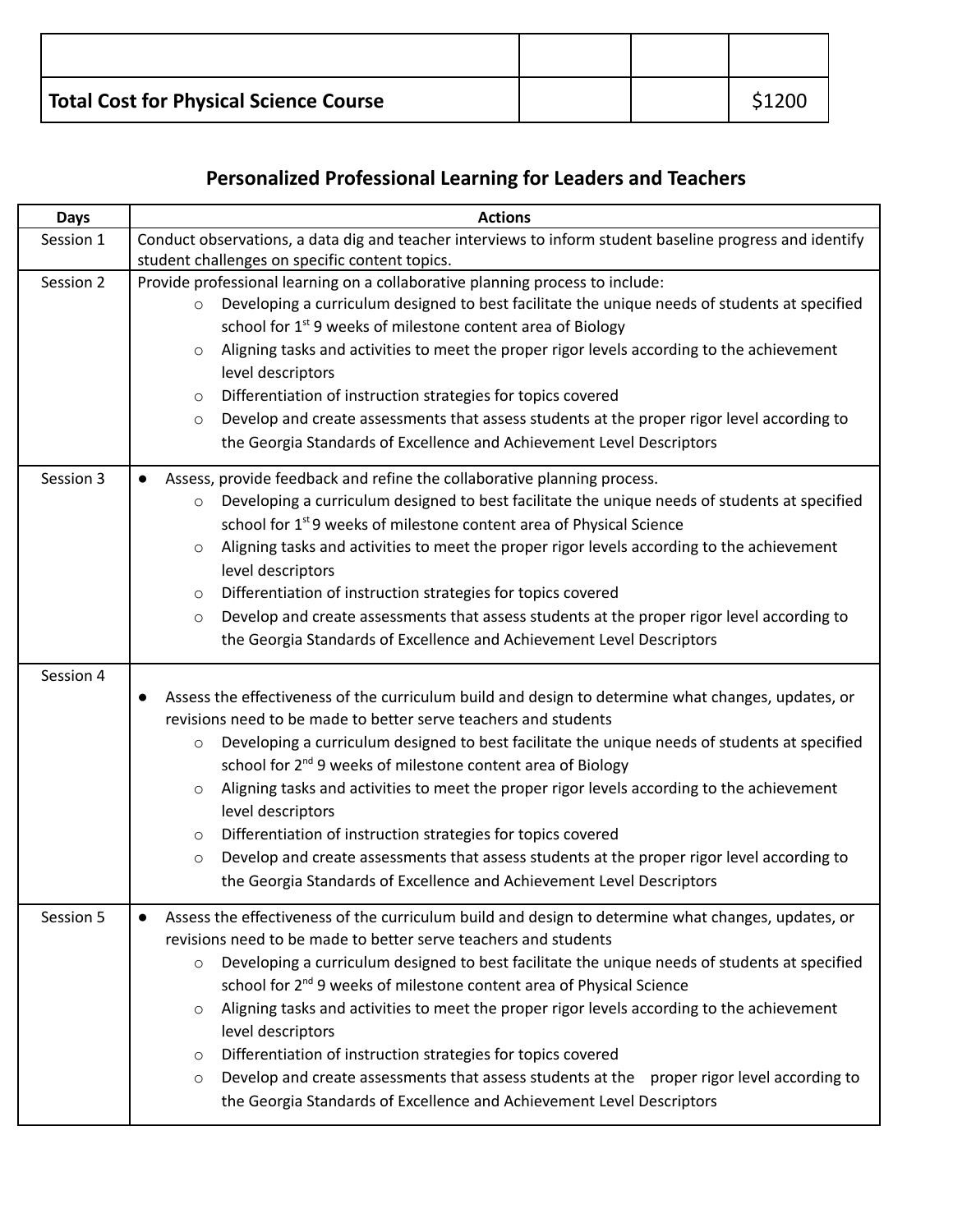| Session 6  | Assess the effectiveness of the curriculum build and design to determine what changes, updates, or<br>$\circ$<br>revisions need to be made to better serve teachers and students<br>Developing a curriculum designed to best facilitate the unique needs of students at specified<br>$\circ$<br>school for 3 <sup>rd</sup> 9 weeks of milestone content area of Biology<br>Aligning tasks and activities to meet the proper rigor levels according to the achievement<br>$\circ$<br>level descriptors<br>Differentiation of instruction strategies for topics covered<br>$\circ$<br>Develop and create assessments that assess students at the proper rigor level according to<br>$\circ$<br>the Georgia Standards of Excellence and Achievement Level Descriptors<br>Develop Milestones Blitz review for 1 <sup>st</sup> Semester of Biology based upon assessment data<br>$\circ$                      |
|------------|----------------------------------------------------------------------------------------------------------------------------------------------------------------------------------------------------------------------------------------------------------------------------------------------------------------------------------------------------------------------------------------------------------------------------------------------------------------------------------------------------------------------------------------------------------------------------------------------------------------------------------------------------------------------------------------------------------------------------------------------------------------------------------------------------------------------------------------------------------------------------------------------------------|
| Session 7  | Assess the effectiveness of the curriculum build and design to determine what changes, updates, or<br>$\circ$<br>revisions need to be made to better serve teachers and students<br>Developing a curriculum designed to best facilitate the unique needs of students at specified<br>$\circ$<br>school for 3rd 9 weeks of milestone content area of Physical Science<br>Aligning tasks and activities to meet the proper rigor levels according to the achievement<br>$\circ$<br>level descriptors<br>Differentiation of instruction strategies for topics covered<br>$\circ$<br>Develop and create assessments that assess students at the proper rigor level according to<br>$\circ$<br>the Georgia Standards of Excellence and Achievement Level Descriptors<br>Develop Milestones Blitz review for 1 <sup>st</sup> Semester of Physical Science based upon assessment<br>$\circ$<br>data             |
| Session 8  | Assess the effectiveness of the curriculum build and design to determine what changes, updates, or<br>$\circ$<br>revisions need to be made to better serve teachers and students<br>Developing a curriculum designed to best facilitate the unique needs of students at specified<br>$\circ$<br>school for 4 <sup>th</sup> 9 weeks of milestone content area of Biology<br>Aligning tasks and activities to meet the proper rigor levels according to the achievement<br>$\circ$<br>level descriptors<br>Differentiation of instruction strategies for topics covered<br>$\circ$<br>Develop and create assessments that assess students at the proper rigor level according to<br>$\circ$<br>the Georgia Standards of Excellence and Achievement Level Descriptors<br>Develop Milestones Blitz review for 2 <sup>nd</sup> Semester of Biology based upon assessment data<br>$\circ$                      |
| Session 9  | Assess the effectiveness of the curriculum build and design to determine what changes, updates, or<br>$\circ$<br>revisions need to be made to better serve teachers and students<br>Developing a curriculum designed to best facilitate the unique needs of students at specified<br>$\circ$<br>school for 4 <sup>th</sup> 9 weeks of milestone content area of Physical Science<br>Aligning tasks and activities to meet the proper rigor levels according to the achievement<br>$\circ$<br>level descriptors<br>Differentiation of instruction strategies for topics covered<br>$\circ$<br>Develop and create assessments that assess students at the proper rigor level according to<br>$\circ$<br>the Georgia Standards of Excellence and Achievement Level Descriptors<br>Develop Milestones Blitz review for 2 <sup>nd</sup> Semester of Physical Science based upon assessment<br>$\circ$<br>data |
| Session 10 | SWOT analysis of assessment data to target specific areas for growth based upon power standards.<br>$\circ$                                                                                                                                                                                                                                                                                                                                                                                                                                                                                                                                                                                                                                                                                                                                                                                              |